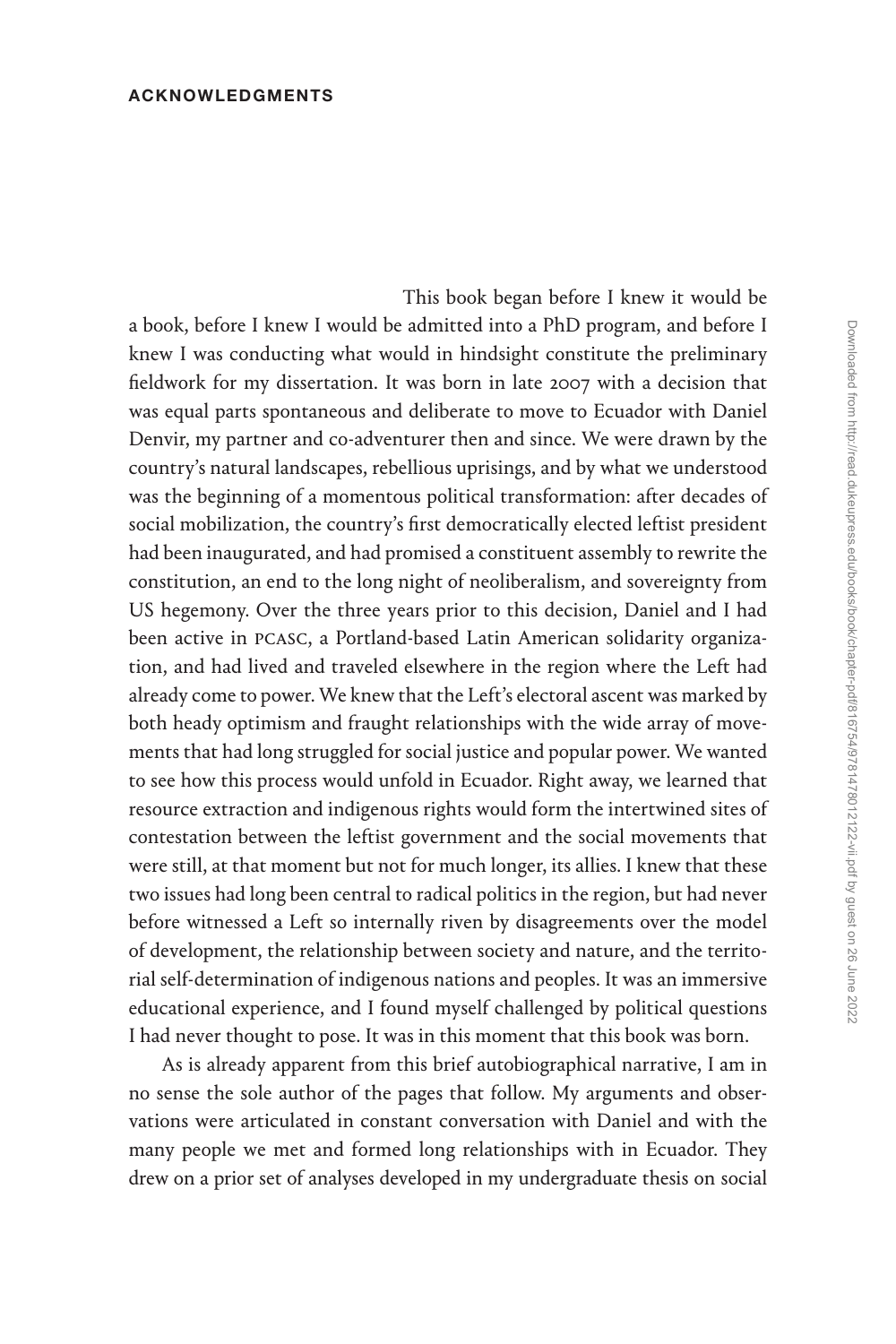movements and economic policy in Bolivia, written under the guidance of my adviser Casiano Hacker-Cordón at Reed College. I am forever indebted to Casiano's intellectual mentorship. He encouraged me to unsettle the boundaries between academic subfields and disciplines, and between political commitments and scholarly research. His criticism—of my work and of the world was always equal parts ruthless and generous; I aspire to emulate his example in my relationships with my own students.

From before I even officially matriculated at the University of Pennsylvania, Tulia Falleti was a constant source of support, encouragement, and intellectual rigor. She was a model of a dissertation adviser: with the knowledge that an ethnographic study of conflict over mining in Ecuador represented a triply marginalized topic in the discipline (on methodological, substantive topic, and case selection grounds), she simultaneously pushed me to articulate my ideas in terms intelligible to other scholars, believed that I could do it, and valued my work as a necessary challenge to hegemonic approaches in political science. She read and carefully commented on every chapter of my dissertation more than once. She also taught me how to structure my writing on a demanding but achievable timeline, and how to graciously receive critique while always giving me the space to push back against her own authority. And she inspired my interest in the fundamental territoriality of politics and in the myriad institutional arrangements for linking geographic scale and democratic governance.

The other members of my dissertation committee also went beyond the call of duty. Anne Norton helped me draw out the deeper questions at stake in my work: What is a community, and what practices and identities bind it together or tear it apart? What is the content of sovereignty? How do the seemingly neutral realms of the law and science become politicized? What are the complex subjectivities and temporalities at play in a fight against an extractive sector still in its early stages? Who speaks for the land, the water, and the resources we hold in common? I still wrestle with these questions, and to the extent that this book sketches the outlines of how one might answer them, I am indebted to her. Robert Vitalis taught me to distrust just about everything already written on resource politics and the rentier state, to dispense with prepackaged concepts, to listen to the actors on the ground, and to trace the history that emerged from my encounters with people, events, and archives. He encouraged me to search out the fissures within the state and to pay close attention to the everyday practices of bureaucracy. And he always brought his expansive insight on oil politics in the Middle East to bear on my research in Ecuador, helping me specify both what was shared across contexts and what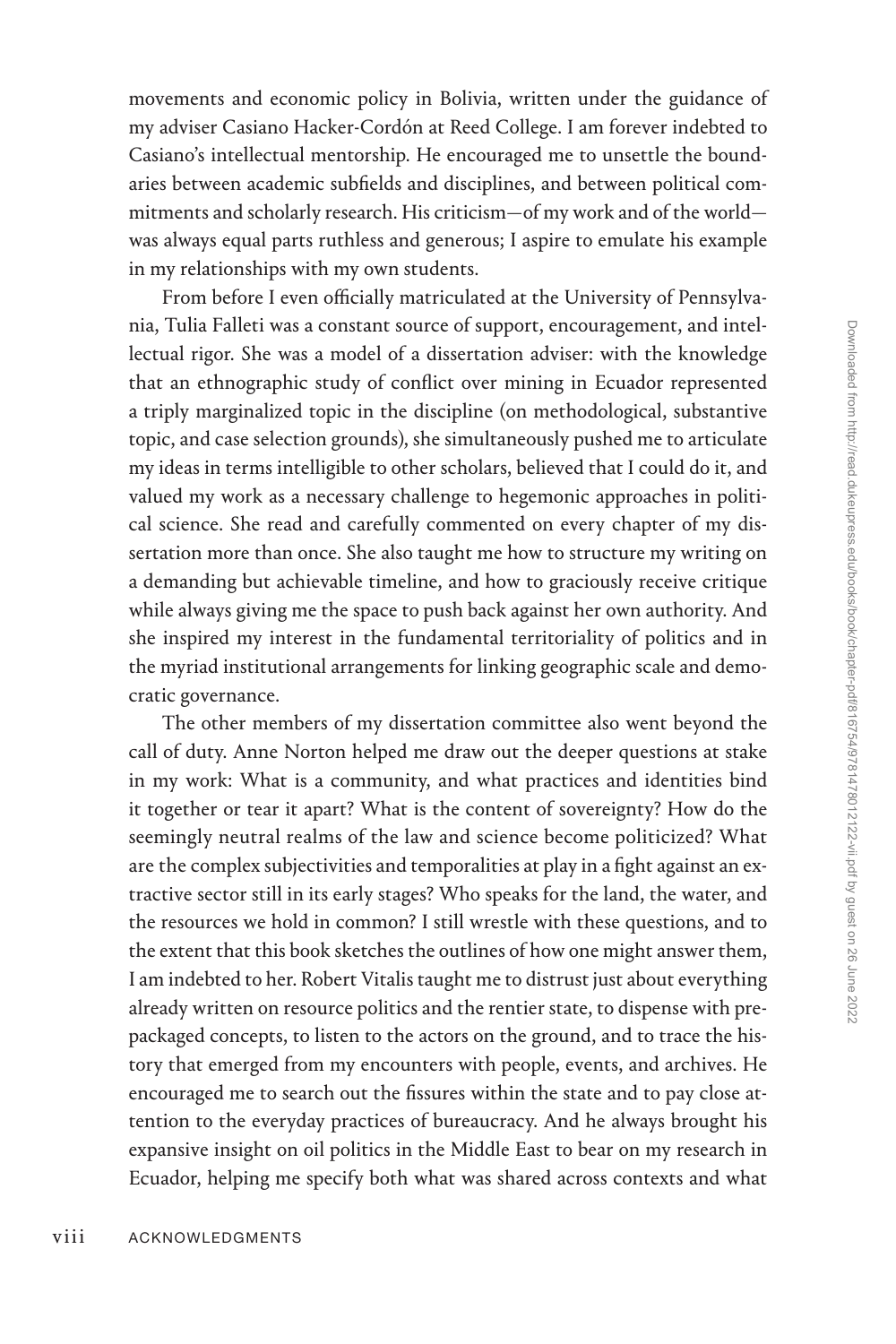was unique to my fieldwork sites. From Erica Simmons, I learned both how to work against the grain of political science and still participate in and enrich the debates within the field. Her work on social movements and the politics of subsistence broadened my conceptual horizons: disputes over the management or ownership of natural resources are always disputes over the meanings we ascribe to them, and the contested ways that political communities are built through and around extraction, production, and consumption.

In addition to my committee, I want to note the support and intellectual influence of other members of the department, especially Jeffrey Green, Ian Lustick, Julia Lynch, Rudra Sil, and Rogers Smith. And lastly, outside political science, my fieldwork experience, dissertation, and book benefited immeasurably from the courses I took and the mentorship I received from Asif Agha, professor of linguistic anthropology and social theory polymath. It is not an overstatement to say that Asif taught me how language works, how—through the words we speak, write, and read—we reflexively constitute social life, linking, in webs of interaction, a casual conversation to the assembly of macropolitical orders. My analysis of *extractivismo* discourse is unthinkable without the lessons I learned in his seminars.

Throughout graduate school, I participated in intellectual communities both on and off campus, and made what would be deep and lasting friendships. I survived intimidating seminars, impossible reading loads, comprehensive exams, dissertation proposals, and fieldwork with the companionship of Begüm Adalet, Osman Balkan, Laura Finch, Kathryn Hardy, Ian Hartshorn, Adam Leeds, Shy Oakes, and, from a distance, Isabel Gabel. I would never, ever have written a dissertation without the camaraderie of my writing crew (Adam, Laura, Kathryn, and Shy). These four and many more were also involved in a rotating series of off-campus social theory reading groups, held in the living rooms and finished late in the night on the front porches of West Philly, and which included undergrads, grad students, and unaffiliated scholars. They are the closest thing I have experienced to something like a salon, unencumbered by the sometimes stifling norms of the classroom.

My year and a half of fieldwork was enabled by yet another community of generous individuals and groups. I am grateful for the institutional home flacso provided (coordinated by Santiago Basabe), and for the opportunity to present my research and work with graduate students. I appreciate the many conversations I had with Veronica Albuja, Abel Arpi, Juan Auz, Chela Calle, Kléver Calle, David Chavez, Paúl Cisneros, Luis Corral, Pablo Iturralde, Carlos Larrea, Patricio Matute, Nayana Román, and William Sacher—several of whom also invited me into their political and intellectual worlds, resulting in bonds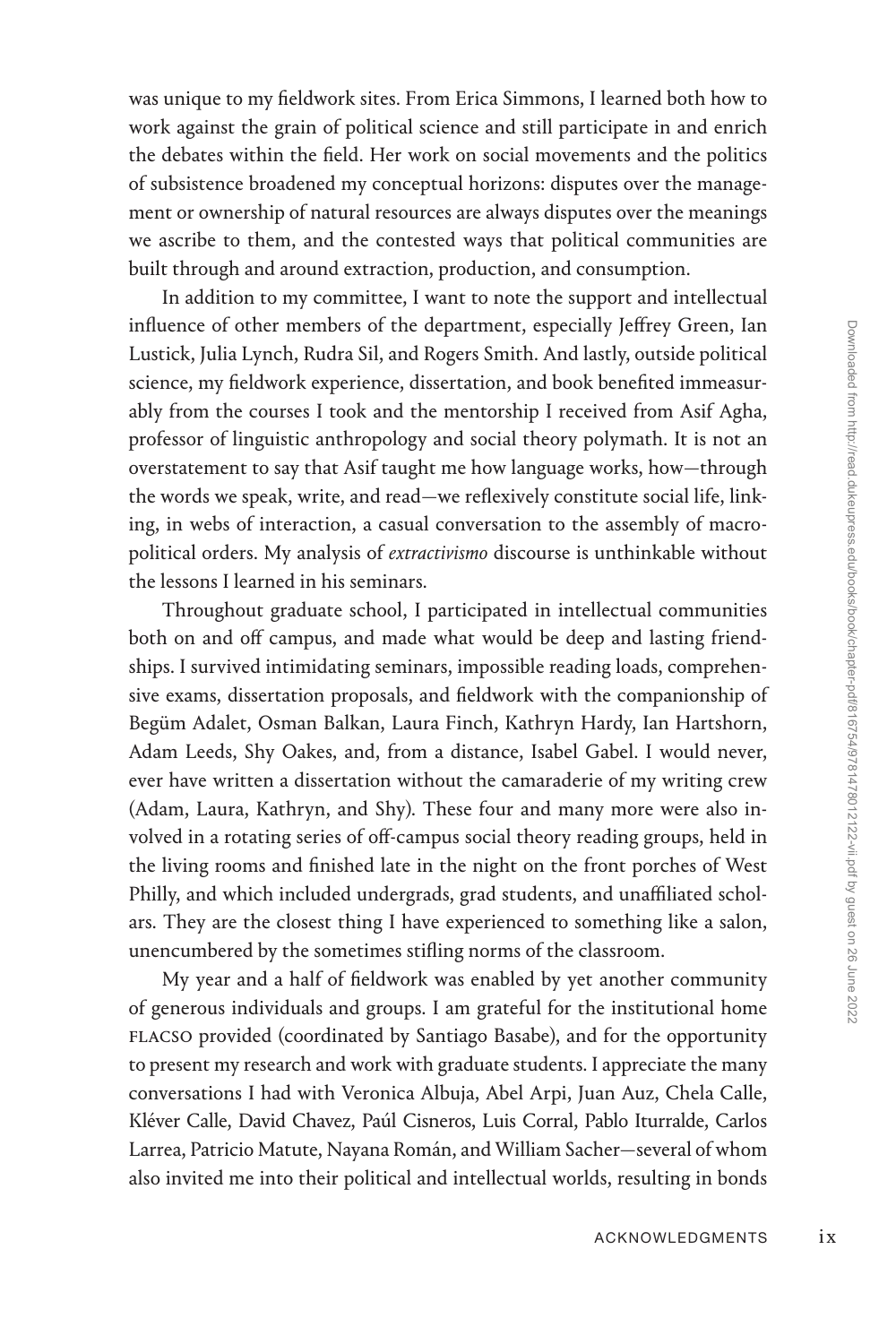of friendship and solidarity that I hope this book reflects and honors. I also benefited from the fieldwork companionship of Nicholas Limerick, Taylor Nelms, and Karolien van Teijlingen, as well as that of Elisa Levy and Sander Otten, with whom I experienced the 2012 march and 2011 *consulta*, respectively, and who were generous enough to give me permission to use their photographs of these processes. My life in Ecuador was enriched tremendously by Robin Fink, with whom I shared an apartment and many formative life experiences. And, finally, Marcelo Torres (Lino): dear friend, confidante, and wise beyond his years. Together we explored the many marvelous worlds of Quito and beyond—both more deeply understanding and transforming ourselves in the process.

The chapters that comprise this book went through countless revisions and reframings. My first attempts to think through converting my dissertation to a book occurred during my year as a Visiting Fellow at the Kellogg Institute of Notre Dame. Robert Fishman, Evan Harris, Sandra Ley Gutiérrez, Jamie Loxton, Ann Mische, and Antina von Schnitzler all provided invaluable feedback on the project as it developed. Over the past few years, Santiago Anria, Hannah Appel, Osman Balkan, Alyssa Battistoni, Guzman Castro, Daniel Aldana Cohen, Daniel Denvir, Gabriel Fonseca, Janice Gallagher, Kathryn Hardy, Evan Harris, Adam Leeds, Ian Hartshorn, Jeffrey Isaac, Joshua Simon, Dawn Teele, and Sarah Thomas all read drafts of one or more chapters, and provided rigorous commentary. Of all of these, Adam Leeds read the most drafts. I am deeply indebted to him, not only for his editorial genius, but for our decade-long close friendship, stimulating conversations, and shared intellectual development; it is hard to imagine writing this book without all I have learned from—and with—him. From book prospectus to final manuscript and all the late-night anxious queries in between, George Ciccariello-Maher has been much more than a series editor: a wise mentor and a dear friend, he believed in my work and in its relevance to the vibrant field of radical politics in the Americas. Courtney Berger was an exemplary editor, providing patient and constructive guidance throughout the entire process. And I benefited from the feedback of two anonymous reviewers, whose comments pushed me to broaden the manuscript's analytic scope and zoom out to the dilemmas marking the Pink Tide writ large.

In Providence, I have had the fortune of the friendship and near constant companionship of Sarah Thomas. At Providence College, I have had the unusual luck of an extremely supportive and convivial department. In particular, I would like to thank Chairs Bill Hudson and Joseph Cammarano for doing all in their power to give me time to devote to research and writing, the college's